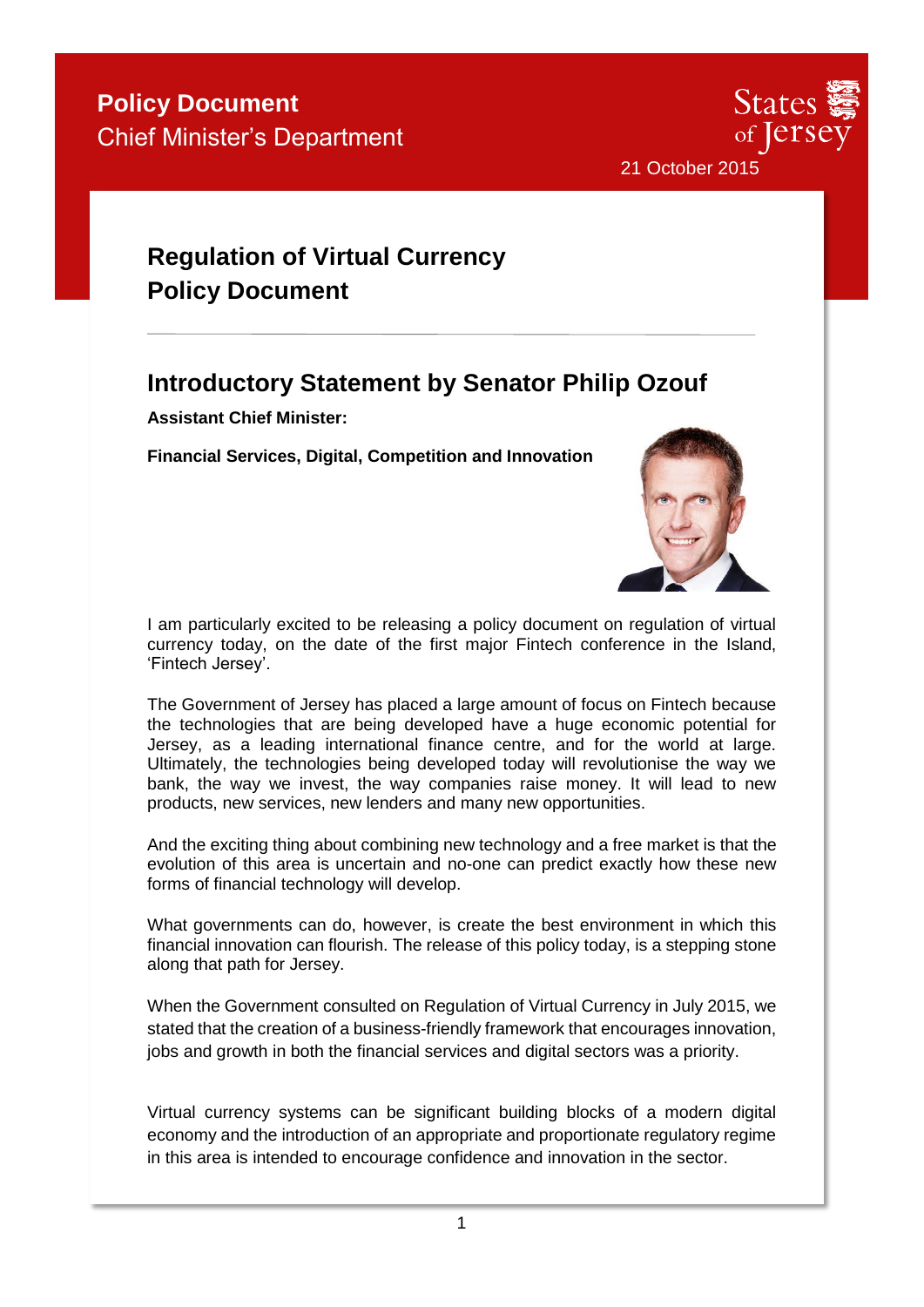

Following the consultation exercise and further policy consideration, the Government has arrived at a policy position in respect of the regulation of virtual currency. Ultimately, the aim of this policy is to further enhance Jersey's proposition as a world leading Fintech jurisdiction.

The consultation exercise received a significant level of response. The Government received over 30 full responses from interested parties from around the world and held an open seminar where over 70 individuals discussed topics raised in the consultation. A full feedback paper on the consultation exercise will follow in the near future; however, the policy position has now become clear.

The purpose of the policy document is to outline Jersey's commitment to creating an environment that encourages confidence and innovation in the digital sector whilst protecting the Island from the most prominent money laundering and terrorist financing risks that are presented by virtual currencies in their current form.

It is important to consider that with any rapidly evolving arena, policy cannot be viewed as static. Therefore, Government agrees with responses in the consultation that encouraged ongoing evolution of proportionate regulatory policy.

This ongoing policy evolution can be achieved through Government, the industry and proposed regulator – the Jersey Financial Services Commission ("JFSC") - working together. It is for this reason that this policy includes a recommendation that Digital Jersey establish an industry expert working group to both monitor the effect of this virtual currency policy, as technology and the global landscape evolves. The working group should also ensure that industry can communicate with both the JFSC and the Government on the effect of the policy.

The policy document on regulation should not be viewed as final; it should be viewed as acting as a starting point. Based on the responses to the consultation we think this is a good starting point where Jersey can be the chosen location to both allow existing virtual currency business to innovate and grow whilst attracting new business to our shores.

Equally, during the consultation exercise we asked about new technology such as distributed ledgers and the blockchain and the potential of those technologies for Jersey. Whilst the consultation has not yielded any definitive action that should be taken at this point, this is going to be an area we continue to monitor closely with the JFSC and the industry.

However, this policy alone is not enough. We must continue to build a relationship of understanding between the industry, the Government and the JFSC. This is where Jersey already has a good track record in the financial services industry and can build on that in this sector. By working together, we are stronger.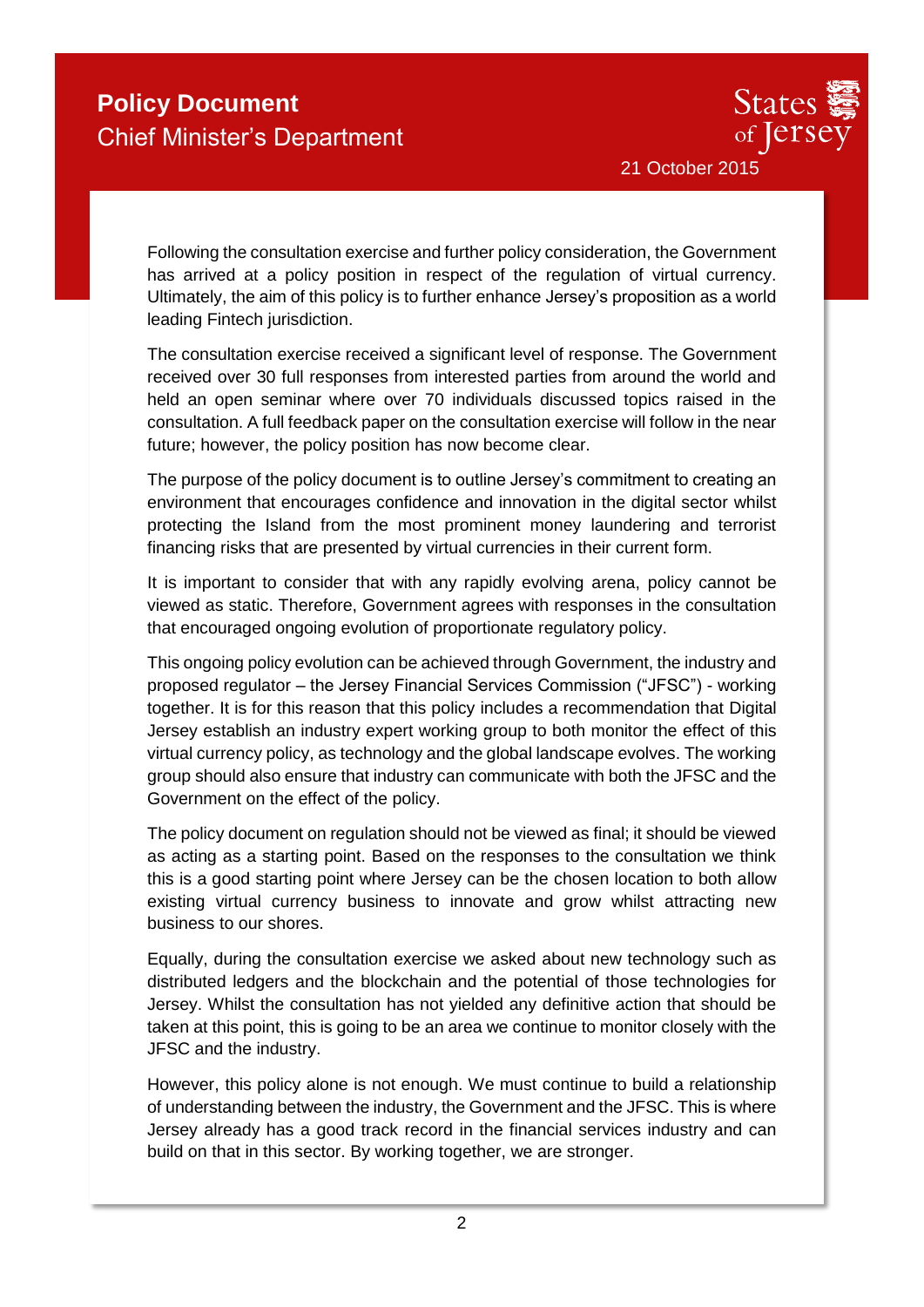

This policy is therefore designed to set the groundwork for improving that critical working relationship. It should also allow regulator and Government to understand more about the workings of virtual currency businesses in order to protect the reputation of the Island for everyone's benefit*.*

In that vein, I would like to thank the different organisations who have worked in conjunction with Government to determine the policy: the JFSC, the Joint Financial Crimes Unit of the States of Jersey Police, the Law Officers' Department, Jersey Finance Limited and Digital Jersey. I hope to bring legislative amendments to implement the policy announced today to the States Assembly in early 2016 for adoption.

 $\forall\psi$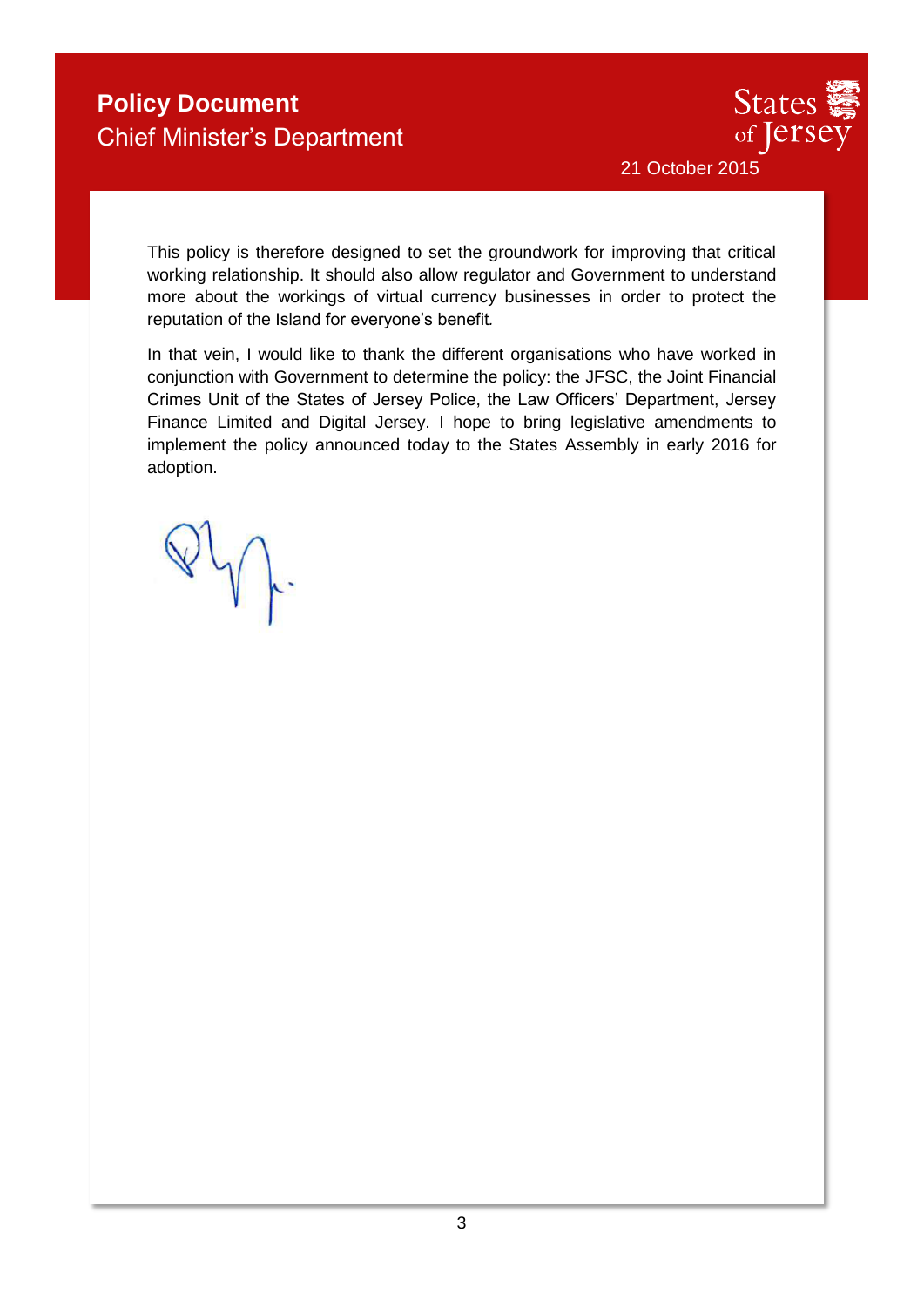

### **Regulation of Virtual Currency Policy**

#### **Introduction**

-1

- 1.1 The feedback to the Consultation Paper<sup>1</sup> resulted in a significant proportion of the respondents in favour of Option B, namely adopting a position where the interface between fiat and virtual currency is regulated for anti-money laundering and countering the financing of terrorism ("AML/CFT") purposes. This view was equally reflected in the consultation seminar where there was overwhelming support for initial regulation only being applied at the interface.
- 1.2 There was some demand in response to the consultation to adopt a regime that was in accordance with Option D, namely a fully prudential and conduct of business regime (for example, something similar to BitLicense in New York). However, on balance it was felt that this route was currently premature for Jersey given that virtual currencies are in their relative infancy.
- 1.3 Whilst the option of this form of regime (i.e. Option D) should be considered going forward, the introduction of a full prudential and conduct of business regime at the outset could risk introducing over-burdensome regulation that may not be appropriate for the sector and could stifle innovation.
- 1.4 In considering this policy it was therefore important to consider any precedent examples of regulation in Jersey and elsewhere where comparisons could be drawn with a similar regulatory regime that is already established. In considering regulatory options, the importance of balancing the protection of the Island from money laundering and terrorist financing risk against stifling innovation and growth in this emerging sector were at the forefront of consideration.

#### **Comparison with Regulation of Money Service Business**

- 1.5 The current regulation of Money Service Business in Jersey uses a number of concepts that could be applied to regulation of virtual currency. Critically it deals with those in the business of "exchanging" fiat money and this is relevant to the concept embodied in Option B of the consultation, namely regulating the interface between fiat and virtual currency for AML/CFT purposes.
- 1.6 All persons who carry on Money Service Business by way of business are currently subject to the provisions of the Money Laundering (Jersey) Order 2008 (the "Money Laundering Order").

[http://www.gov.je/SiteCollectionDocuments/Government%20and%20administration](http://www.gov.je/SiteCollectionDocuments/Government%20and%20administration/C%20Regulation%20of%20Virtual%20Currency%20Final%20Consultation%20Paper%2020150708%20GP.pdf) [/C%20Regulation%20of%20Virtual%20Currency%20Final%20Consultation%20Pa](http://www.gov.je/SiteCollectionDocuments/Government%20and%20administration/C%20Regulation%20of%20Virtual%20Currency%20Final%20Consultation%20Paper%2020150708%20GP.pdf) [per%2020150708%20GP.pdf](http://www.gov.je/SiteCollectionDocuments/Government%20and%20administration/C%20Regulation%20of%20Virtual%20Currency%20Final%20Consultation%20Paper%2020150708%20GP.pdf)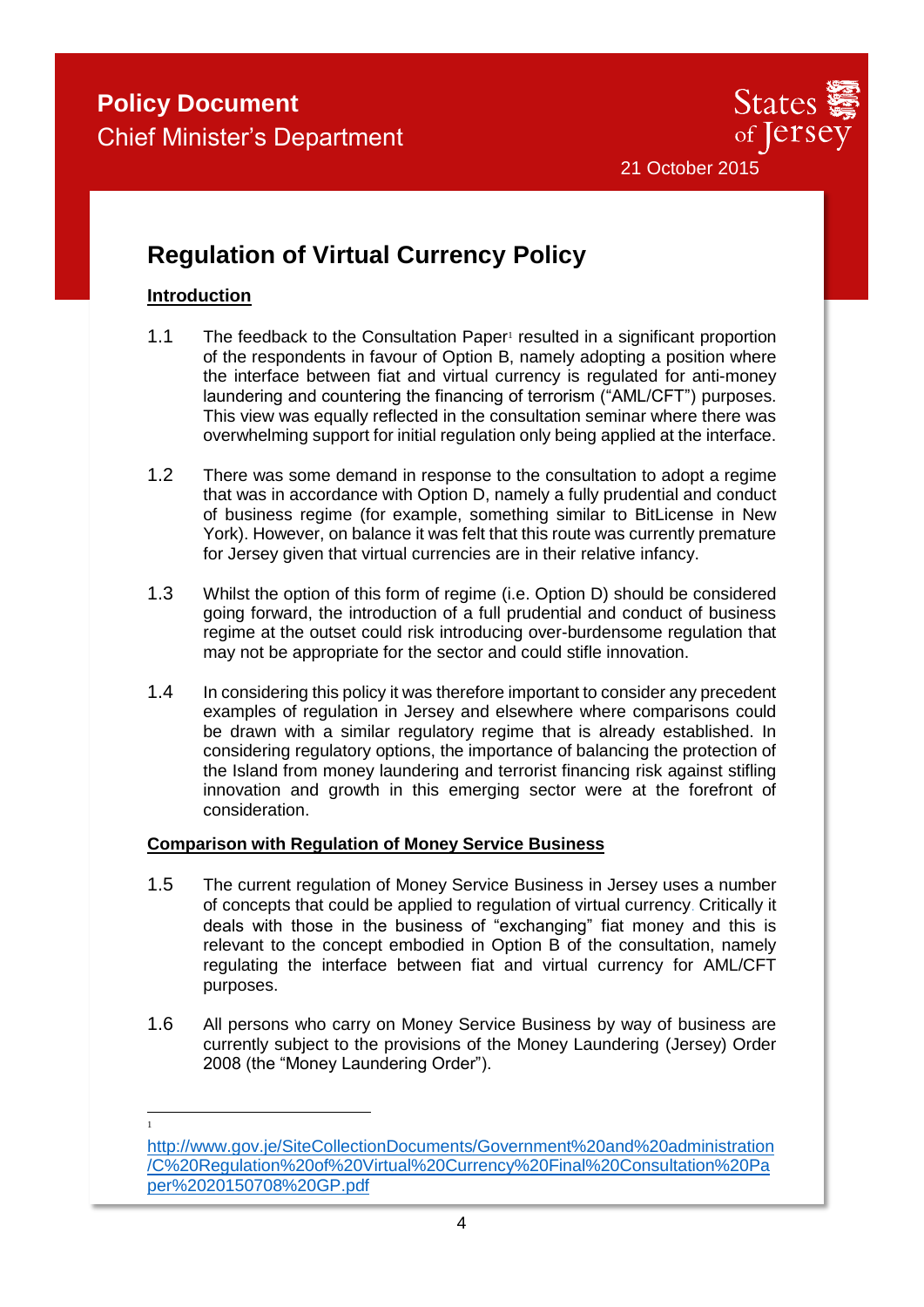

1.7 Under the regime that exists for the regulation of Money Service Business, there is a threshold on "turnover"<sup>2</sup> of the business before the business is required to register with the JFSC, pay a fee and be authorised to carry on Money Services Business. Registration and authorisation results in supervision by the JFSC.

- 1.8 In any instance, there is, however, a requirement to notify the JFSC that you are carrying on Money Service Business even if your turnover does not reach the threshold. Notification carries with it no fee, but importantly ensures that all persons carrying on Money Service Business in Jersey are known to the JFSC. This allows for the JFSC to build a good profile of the businesses in this sector.
- 1.9 Where a business does not meet the threshold requiring them to be registered and be authorised by the JFSC to carry on Money Services Business but has still notified the JFSC that they are carrying on Money Service Business, the JFSC still has powers to investigate the business for breaches of legislation where this is necessary, for example, to counter financial crime.

#### **Application of a regime to Virtual Currencies**

- 1.10 After considering the various comparisons that exist between Money Service Business and the exchange of virtual currencies, it has been determined that a policy should be put in place that draws comparisons with the Money Service Business regime but that appropriately acknowledges the differences of the virtual currency sector.
- 1.11 The main money laundering and terrorist financing risk that was identified in the risk assessment on virtual currencies was the inherent *pseudonymity of virtual currency ownership.* In order to appropriately address that *pseudonymity*, the policy position should therefore be based on that applied for Money Service Business.
- 1.12 It is therefore proposed that the Money Laundering Order will apply to all persons<sup>3</sup> who, by way of business, exchange fiat currencies for virtual currencies and vice versa – these businesses will be known as "virtual currency exchangers".
- 1.13 During the consultation, this Option was presented as Option B and it was noted that the definition of virtual currency exchangers would cover those who were "*acting as an interface between legacy financial systems and virtual currencies, e.g. virtual currency exchanges and Bitcoin ATM operators".*

<sup>-</sup><sup>2</sup> Calculated on the basis of the cumulative value of each transaction to purchase or sell a currency in an accounting period (measured in GBP at the time of the transaction).

<sup>&</sup>lt;sup>3</sup> Persons in or operating from within Jersey or any Jersey legal person.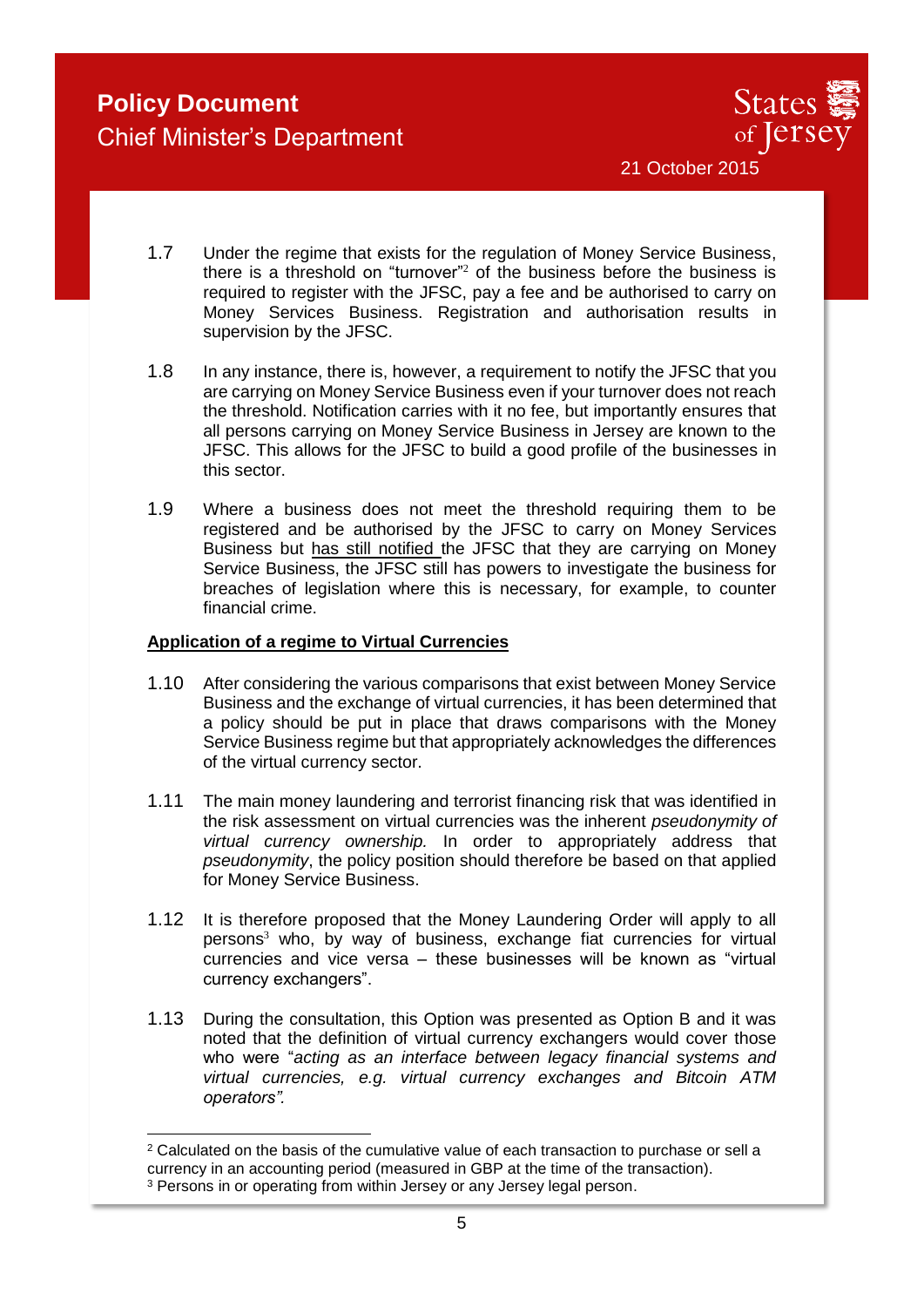-



- 1.14 Inter alia, the Money Laundering Order requires: the appointment of a money laundering compliance officer and money laundering reporting officer; policies and procedures to prevent and detect money laundering and terrorist financing; the application of customer due diligence measures (identification measures and ongoing monitoring); and record-keeping.
- 1.15 Identification measures under the Money Laundering Order will apply to every business relationship<sup>4</sup> and to each one-off transaction of  $\epsilon$ 1,000 (or equivalent) or more, in line with Money Service Business. Therefore identification measures need not be applied to any single one-off transaction (not forming part of a series of linked transactions) carried out by a virtual currency exchanger that is less than €1,000.
- 1.16 Those virtual currency exchangers whose annual turnover<sup>5</sup> is equal to or exceeds £150,000 must be registered with the JFSC under the Proceeds of Crime (Supervisory Bodies) (Jersey) Law 2008. Such exchangers will be subject to supervision and an annual fee will be payable to the JFSC.
- 1.17 Otherwise, in order to avoid having to register, any person whose annual turnover is less than £150,000 will be required to notify the JFSC that they are carrying on virtual currency exchange. Such a business will be known as an "exempted virtual currency exchanger".
- 1.18 Legislation will set out how long an exempted virtual currency exchanger has to submit an application to the JFSC to be registered once its annual turnover equals or exceeds £150,000 and what will happen if the JFSC refuses to register such an applicant. Legislation will also set out how a registered person may surrender its licence where its annual turnover in a subsequent calendar year is less than £150,000. A fee will be payable to the JFSC at the time of an application to be registered.
- 1.19 The JFSC will supervise compliance of virtual currency exchangers with the Money Laundering Order and other AML/CFT legislation - except exempted virtual currency exchangers. However, the JFSC will still have the necessary powers to investigate exempted virtual currency exchangers compliance with the Money Laundering Order and other AML/CFT legislation – as and when necessary.
- 1.20 The approach outlined above creates a regime where proportionate regulation can be introduced based on business turnover. A concept that was raised in the consultation responses was the idea of a "regulatory sandpit", where businesses with a lower turnover will have to apply requirements (such

<sup>4</sup> "Business relationship" means a business, professional or commercial relationship between a relevant person and a customer, which is expected by the relevant person, at the time when contact is established, to have an element of duration.

<sup>5</sup> The cumulative value of each transaction to purchase or sell a fiat or virtual currency in a calendar year (measured in GBP at the time of the transaction).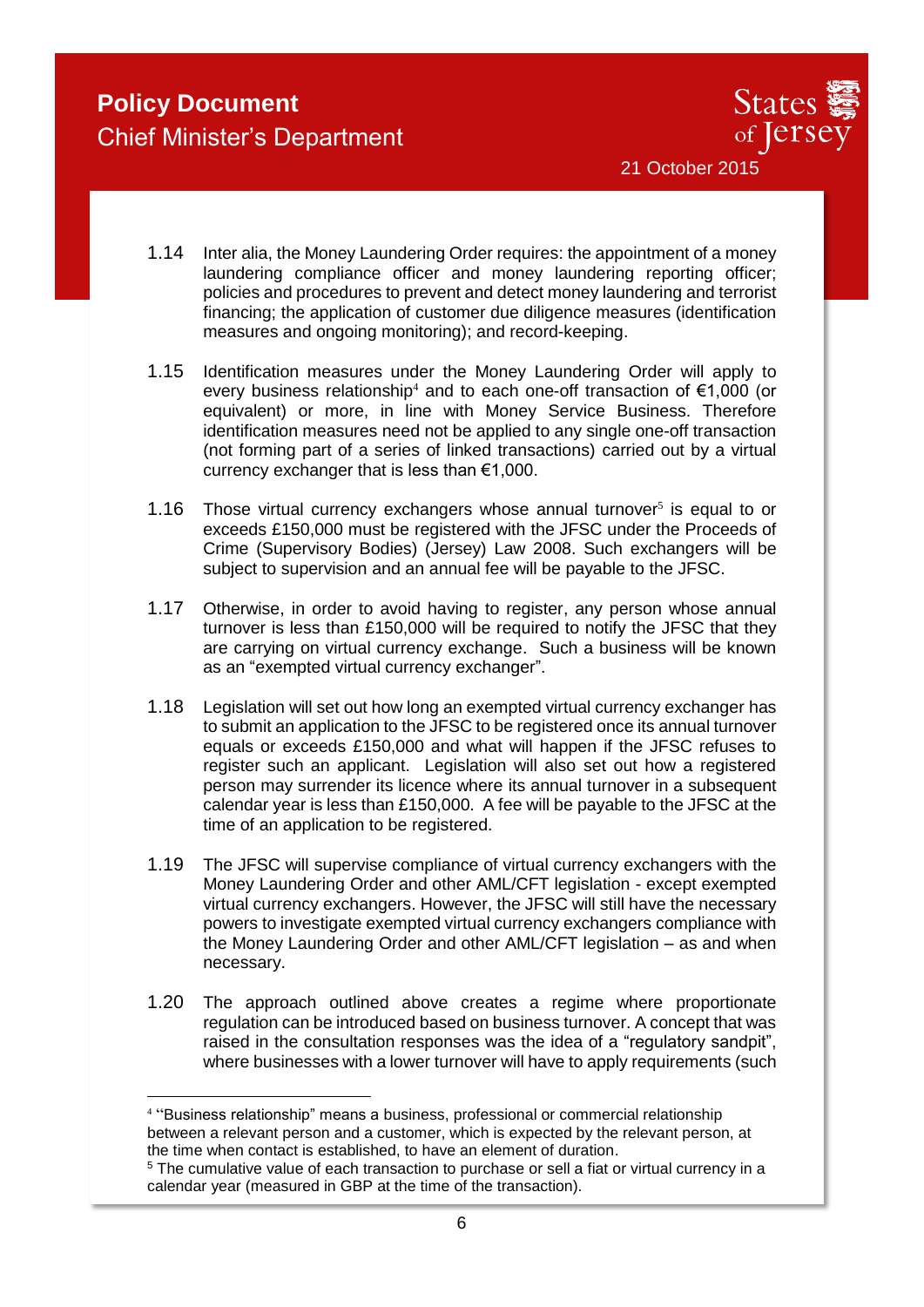

as those contained in the Money Laundering Order) but will not be proactively supervised and will not pay a fee for regulation. This approach achieves that aim.

- 1.21 In line with the legislative amendments to be brought forward, the JFSC will in due course consult on extending the scope of Codes of Practice for Regulated Financial Services Business (set out in the AML/CFT Handbook for Regulated Financial Services Business) to include virtual currency exchangers. The effect of this will be to require all virtual currency exchangers (including exempted currency exchangers) to comply with these Codes, such as the requirement to conduct a business risk assessment.
- 1.22 The JFSC will also look to make any modifications to guidance in the AML/CFT Handbook for Regulated Financial Services Business that may be necessary to cover virtual currency exchangers. However, these modifications may be made subsequent to the introduction of the legislative regime.

#### **High Value Dealer Regime and Virtual Currency**

- 1.23 A regime already exists in Jersey that deals with those businesses who are High Value Dealers.
- 1.24 These are persons who, by way of business, trade in goods when they receive, in respect of any transaction, a payment or payments in cash of at least €15,000 (or equivalent) in total, whether the transaction is executed in a single operation or in several operations which appear to be linked.
- 1.25 If a person is a High Value Dealer a registration requirement is triggered which invokes supervision.
- 1.26 In the context of virtual currencies, it is considered that a dealer who is willing to accept a payment or payments of €15,000 or more (or equivalent) in virtual currency should equally be covered by the High Value Dealer regime.
- 1.27 Therefore, legislative amendments will be brought forward to extend the application of the High Value Dealer regime to include virtual currency.

#### **Implementation, on-going monitoring and evolution of the regulatory regime**

- 1.28 It is acknowledged that in the implementation of any regime in an area where the evolution of technology continues at a rapid pace, both the implementation and the monitoring of any regulatory regime are critical to its overall success.
- 1.29 It was noted in the responses to the consultation that it may be desirable in due course for Jersey to look to adopt a regime in accordance with Option D,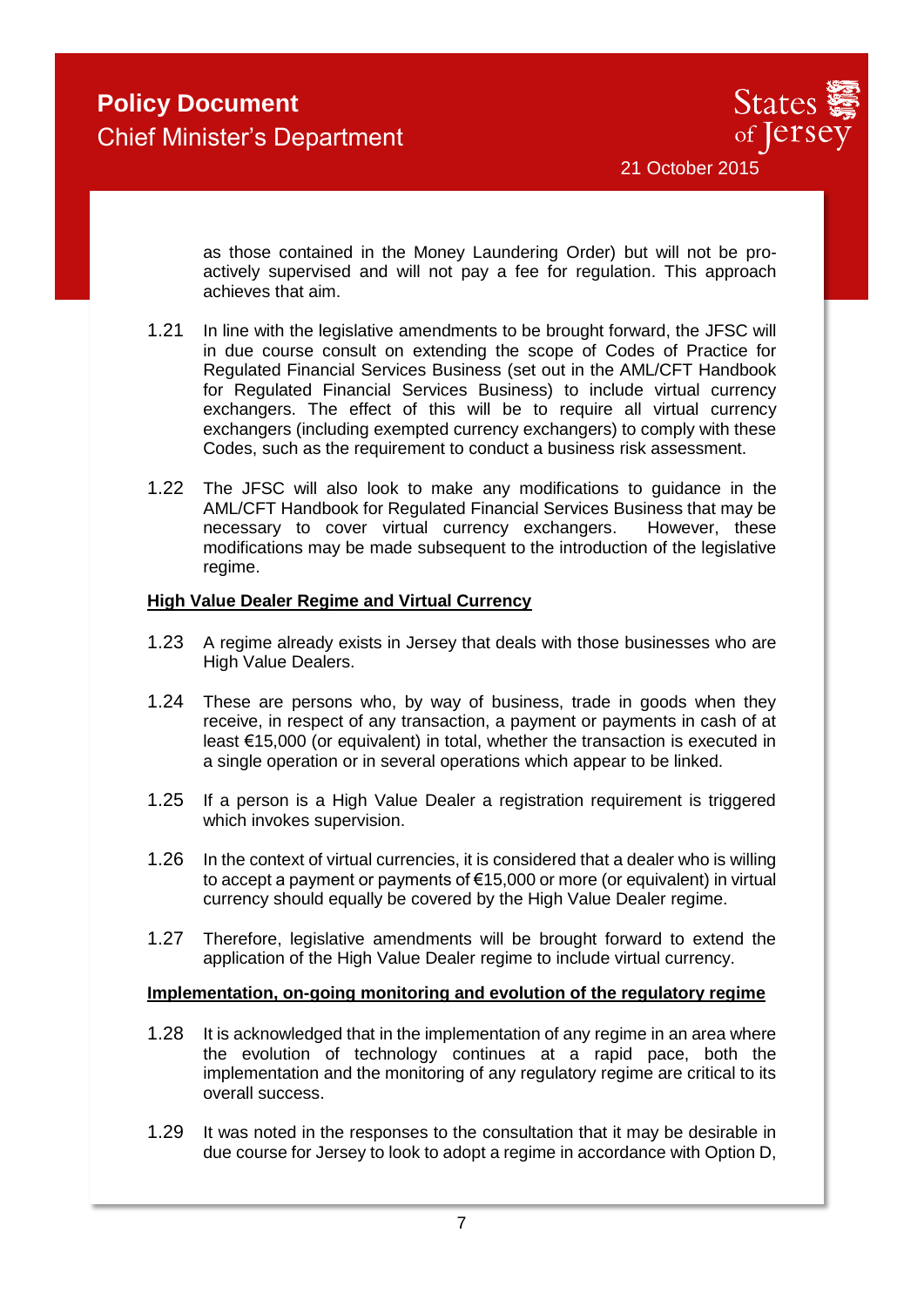

namely a fully prudential and conduct of business regime (for example, something similar to BitLicense in New York).

- 1.30 This policy on regulation should not be viewed as static. It should be viewed as acting as a starting point. Based on the responses to the consultation we think this is a good starting point where Jersey can be the chosen location to both allow existing virtual currency business to innovate and grow whilst attracting new business to our shores.
- 1.31 However, in order for such a regime to be a success and to exist to both support growth and innovation and maintain Jersey's positon as a leading International Finance Centre upholding high regulatory standards, that regime must be the right regime for the industry.
- 1.32 It is for this reason that this policy is delivered hand in hand with the recommendation of the creation of an industry expert working group (organised through Digital Jersey) that can act both to monitor the effect of the regulatory policy as technology and the global landscape evolves and also to ensure that industry can communicate with both the JFSC and the Government on the effect of regulation.

#### **Distributed ledger technology**

- 1.33 During the consultation process, it was noted that some brief and preliminary discussion between the Channel Islands has occurred regarding whether regulation of the underlying "distributed ledger<sup>"6</sup> technology would be advantageous in providing confidence to the marketplace that the Channel Islands are suitable jurisdictions in which to conduct distributed ledger technology based business.
- 1.34 The vast majority of respondents acknowledged that whilst this area had significant potential for future growth, it was evolving at such a rapid rate that any "technical quality standard" risked soon becoming outdated. There were also responses to indicate that it was unclear what a standard might look like at this stage of innovation in blockchain technology and it was better to monitor the situation until the position became clearer.
- 1.35 The Government acknowledges the huge potential of distributed ledger technology to change the future of finance. Whilst no clear route forward in respect of a standard appears to exist at this point in time, we are conscious that the area should be actively monitored in order to ensure that the Island is equipped to adapt to opportunities offered by this emerging area.

<sup>-</sup><sup>6</sup> Which would include, for example, a *Blockchain*